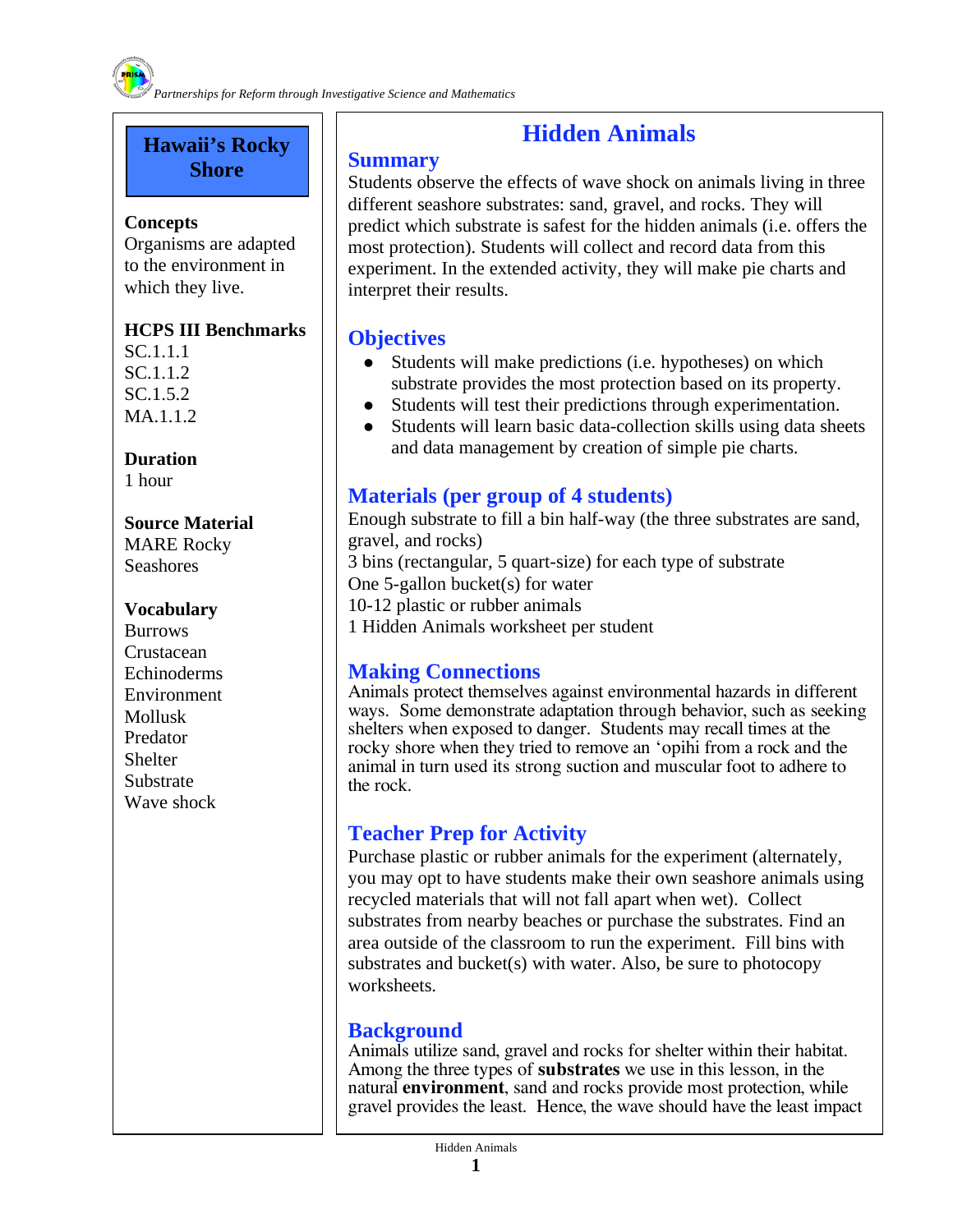

*Partnerships for Reform through Investigative Science and Mathematics* 

on the animals that are hidden in the sand and larger rocks. In these cases, animals remain hidden and protected after the waves hit the substrates (**wave shock**). The gravel, which is neither as heavy as the rocks nor as compacted as the sand, is easily moved and dislodged by the waves.

The animals that hide in the gravel are brought to the surface, where they are exposed to further waves and predators. **Mollusks** such as snails, limpets ('opihi), clams, oysters and mussels have hard shells to protect themselves; therefore, they can live on the rocks where they are more exposed to waves and **predators**. **Crustaceans** such as crabs are more mobile, and they can be found hiding in the cracks between rocks or digging **burrows** in the sand. **Echinoderms**, such as sea urchins have tentacles with suction ends so they can adhere to rocks and are not easily removed from the substrate.

#### **Procedure**

- 1. Introduce the new vocabulary to the class. The use of props is helpful (for example, water to demonstrate wave shock, a rock to demonstrate shelter, photos of crustaceans, echinoderms, and mollusks- use www.arkive.com).
- 2. Present a scenario to the class: the seashore animals that students will be given need a place to hide from waves. Ask hypothetically, "which substrate will provide the most protection?"
- 3. Show the class 3 bins of substrates. Each bin is  $\frac{3}{4}$  filled; one is filled with sand, one with gravel and the other with rocks.
- 4. Evenly divide the class into three groups. Each group is responsible for burying their animals in their respective substrate. Each student will be given one animal to bury.
- 5. Ask the class the following questions and compare the three kinds of substrates:
	- Was it easy to dig in the bin?
	- Can you easily see the animals hiding in the bin?
	- Which substrate do you think will provide the most protection from crashing waves? Ask students to fill out the prediction part of the worksheet.
- 6. Bring the class and bins of substrates outside where you have the buckets of water set up. Line up the bins with enough distance from each other, and have the class gather in semicircle around the bins.
- 7. Dump the water directly and forcefully onto one bin. When things settled, have a volunteer to count the number of animals dislodged (now visible) by the wave. Record the number. Also note the number of the animals still safely hidden. Take the next bucket of water (or refill the same bucket) and repeat for the second bin, and then the third bin.
- 8. Return to the classroom and help students fill out the results section of the worksheet. Go through the results as a class. Ask students if the results match their hypotheses. Conduct the extended activity below in order to create pie charts.

#### **Assessments**

Worksheet completed

#### **Math Extension Activities: Making Pie Charts**

Some easy charts can be made using the data generated from this lesson. However, you may choose to cover this activity on a different day.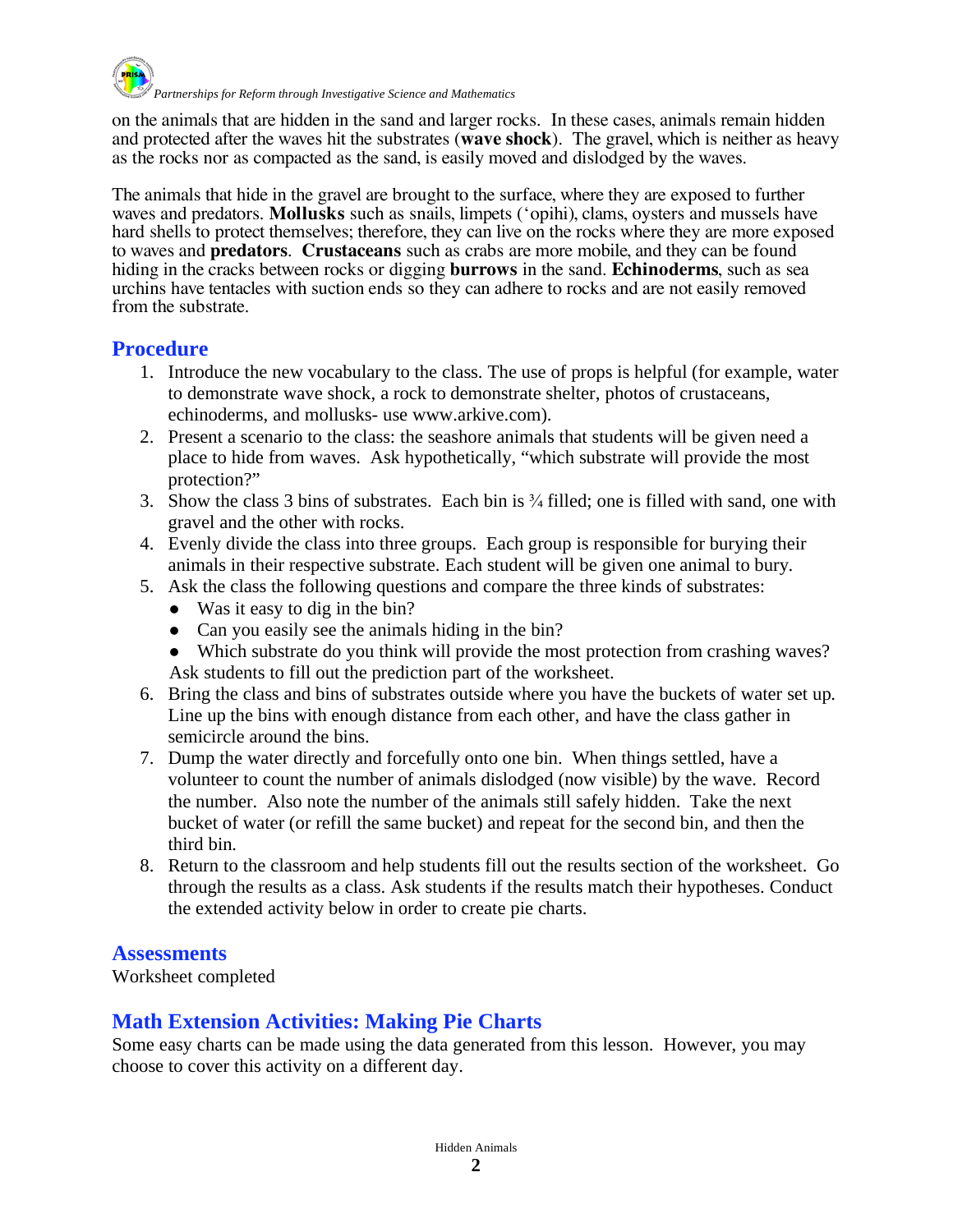

1. Organize data using a table. It is important to know the amount of both animals moved to the surface and safely hidden (see the following).

| Example:  |                         |                  |               |  |
|-----------|-------------------------|------------------|---------------|--|
| Substrate | Moved to<br>the surface | Safely<br>hidden | Total animals |  |
| Sand      | 2                       |                  | 6             |  |
| Gravel    | 4                       |                  |               |  |
| Rocks     | 3                       |                  |               |  |

2. Construct pie charts to summarize the results. This can be drawn on board or using Microsoft Excel on a computer during computer lab (if applicable). The purpose is to show students how to summarize data and read graphs. For example:

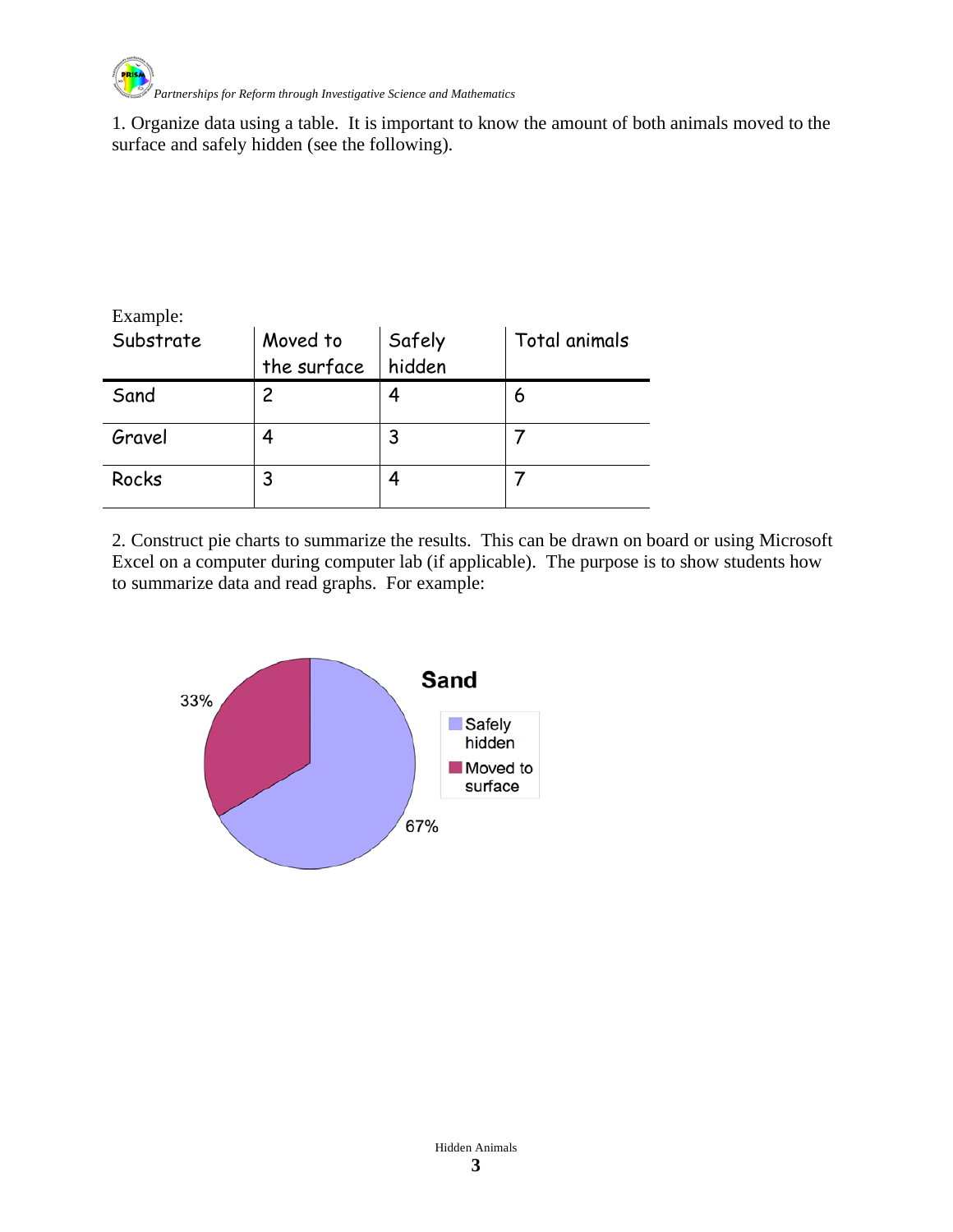



Here we summarized the proportions of dislodged animals and the animals that are safely hidden for each substrate. Gravel, for example, has more than half of its animals dislodged by the waves.